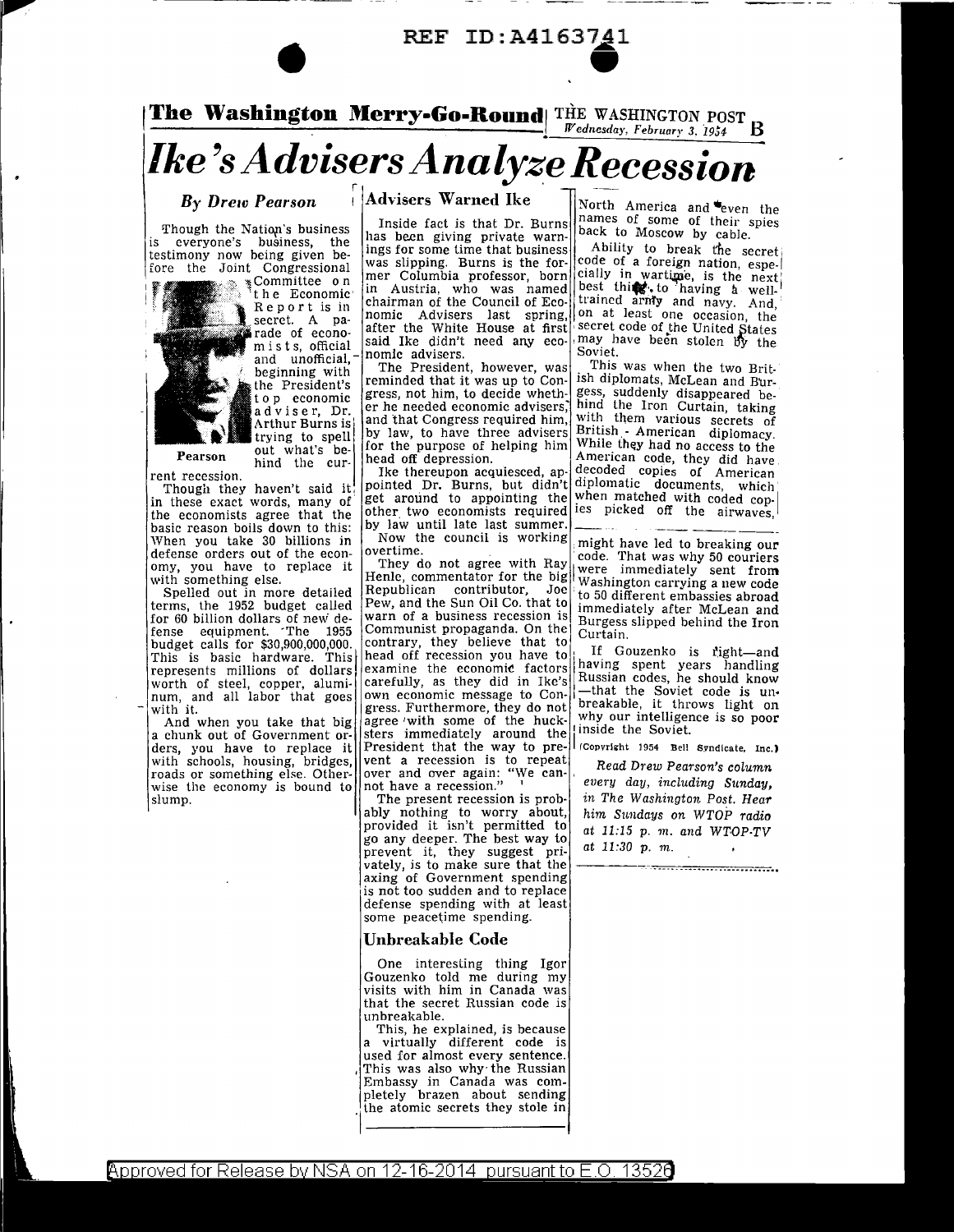**REF ID:A4163741** 



'

(The author of this coumm is given the<br>widest iatitude. His views do not neces-<br>sarily redict those of the Mirror.)<br> $\frac{19}{54}$ WASHINGTON, Feb. 2. --<br>One interesting thing Igor

Gouzenko told me during my<br>visits with him in Canada was that the secret Russian code is unbreakable.

is unbreakable.  $\overrightarrow{f}$ <br>This, he explained, is because  $\overrightarrow{f}$ <br>virtually a different code is used  $\sim$  was also why the Russian em-5 bassy in Canada was completely  $\sum_{s}$  brazen about sending the atomic  $\left\{ \sum_{s} \right\}$ America and even the names of some of their spies back to Mos-<br>cow by cable.

Ability to break the secret code  $\int$  of a foreign nation, especially in  $\int$  wartime, is the next best thing to aving well-trained military fore- . ·I.,. es. And on at le·ast one oc~asion, the secret code of the United  $\frac{1}{2}$ 

. the Soviet.

. .

\

 $\left| \frac{S}{\sqrt{2}} \right|$ 

l

<sup>1</sup> States may have been stolen by<br>
the Soviet.<br>
This was when the two British<br>
diplomats, McLean and Burgess,<br>
suddenly disappeared behind the<br>
Iron Curtain, taking with them This was when the two British<br>
diplomats, McLean and Burgess,<br>
suddenly disappeared behind the<br>
Iron Curtain, taking with them<br>
various secrets of .British-American diplomacy.

While they. had- no access to the American code, they did have decoded copies of American diplomatic documents, which when matched with coded copies picked off the air waves, might have led to breaking our code.

That was why 50 couriers were<br>Immediately sent from Washington carrying a new code to 50<br>different embassies abroad im-<br>mediately after McLean and Bur-<br>gess slipped behind the Iron<br>Curtain.

 $\frac{\gamma}{\gamma}$  DURING THE war the United<br>S States broke the Japanese secret<br> $\frac{\gamma}{\gamma}$  code almost at will. This was States broke the Japanese secret code almost at will. This was )!..., \ what Jed to American victory in "~ the Battle of Midway, where the U. S. Navy, intercepting a Japa nese message, learned that its *r* fleet was converging near Mid-<br>
way for an all-out attack on the<br>
1. 1 United States. fleet was converging near Mid-<br>way for an all-out attack on the<br> $\leq$ <br> $\geq$  inited States.<br>Almost the entire U. S. fleet in

the Pacific was immediately<br>'  $\left\{\right\}$ ' rushed to Midway, resulting in a 13 rushed to Midway, resulting in a<br>victory which crippled the Japa-<br> $\sum$  1 nese fleet for keeps.

 $\begin{bmatrix} 1 & \text{if } \\ 2 & \text{if } \\ 3 & \text{if } \end{bmatrix}$  A Chicago newsman aboard A: Chicago newsman aboard<br>  $\therefore$  one of the American vessels al-<br>
most revealed that we had the *1* most revealed that we had the *Japanese* code by publishing the entire list of the Japanese fleet—<br>which could only have been ob-<br>tained by breaking their code. A<br>grand jury was called- to prosewhich could only have been obtained by breaking their code. A<br>grand jury was called to prose-<br>cute, but dropped the case in the<br>end when the Jananese failed to end, when the Japanese failed to realize the significance of the published list.

> If Gouzenko is right-and having spent years handling Russian

THAT COULD BE A TRACT

COMIC DICTIONARY *Earth: Our planet, the inter-*<br>ior of which is very hot but *the exterior of which is not so hot.* 

codes, he should know-that the Soviet code is unbreakable, it throws light on why our intelligence is so poor inside the Soviet.

## Washin9ton Whirl

HERE'S THE Democrats' new tions, for use especially in farm<br>areas: "Vote Democratic in '54—<br>the farm you save—may be your the farm you save—may be your<br>own"...So many GIs have<br>been railroaded in foreign courts been railroaded in foreign cOurts that the army will ask Congress for authority to hire lawyers to defend them. The difficulty is<br>that in foreign countries GIs<br>can be jailed for offenses that<br>may not be considered crimes in<br>this country... Vice President<br>Nixon has explained privately to<br>Senators that President Eisenhower not only wants to strip convicted Communists of their<br>citizenship, but to make it irrevocable . . . Congratulations to<br>Lieut. Col. George Bales, an air force fighter pilot; who painted<br>scenes of the Korean war<br>between missions. Now back in<br>this country, he sold his paint-<br>ings for a handsome profit ,<br>and donated the money to Korean relief. South Korean President Syngman Rhee heard about it<br>and sent him a personal letter<br>of thanks.

## **Maritime Probe**

**TWO WEEKS AGO** this column is told how the Maritime Board 1 **toid.** how the Maritime Board I was about to throw away \$7,000,-000 by junking one of the largest, , fastest cargo vessels afloat.

The ship, the Cornhusker Mariner, cost the taxpayers \$9,- 500,000 and was only six months . old when it went aground off the Korean coast: Though the ship could be repaired in Japan for \$2,500,000, Washington bureau-· crats, this column revealed, decided to turn the ship into scrap.

Following publication of the, story, two separate Congressional <sup>*i*</sup><br>investigations have started. Both<sub>:</sub> the House Maritime Committee! and the Senate Interstate and Foreign Commerce Co'mmittee'. want<sup>.</sup> to know exactly what's be<sub>i</sub><br>hind the strange decision tq scrap a vessel now valued af  $$7,000,000$ .<br>(Copyright, 1954, by Bel) Syndicate. Inc.)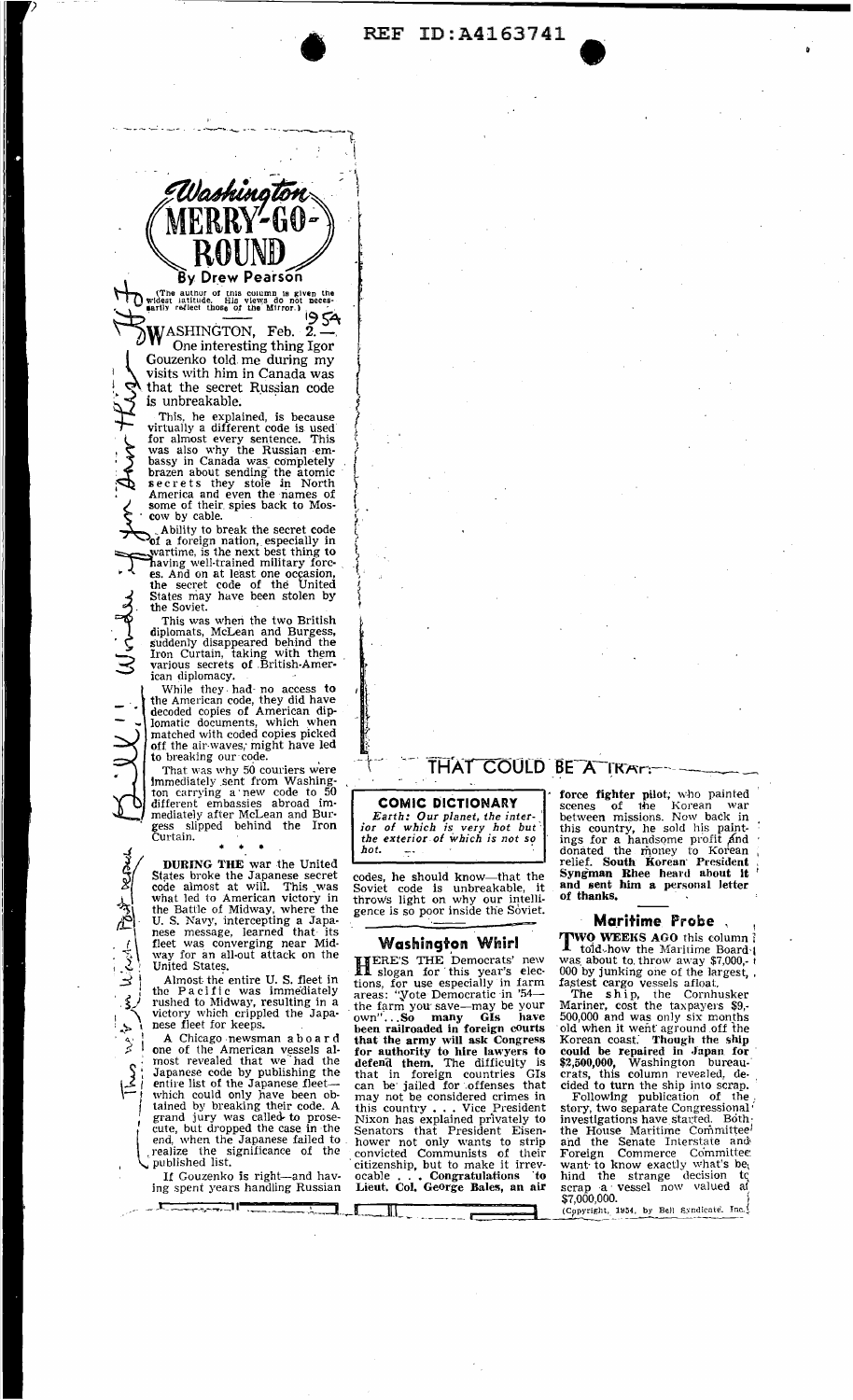• REF ID :A4163741 **<sup>e</sup>**

## **The Washington Merry-Go-Round** THE WASHINGTON POST B *Ike's Advisers Analyze Recession*

the economists agree that the  $\frac{1}{2}$ 

When you take 30 billions in: defense orders out of the econ-<br>omy, you have to replace it:

with something' else.<br>Spelled out in more detailed terms, the 1952 budget called :<br>for 60 billion dollars of new de-<br>fense equipment. The 1955  $\frac{1}{5}$ budget calls for \$30,900,000,000.<br>This is basic hardware. This :<br>represents millions of dollars •<br>worth of steel, copper, aluminum, and all labor that goes num, and all labor that goes<br>with it.<br>And when you take that big

And when you take that big<br>a chunk out of Government or-<br>ders, you have to replace it<br>with schools, housing, bridges, roads or something else. Otherwise the economy is bound to slump.

### Advisers Warned Ike

Inside fact is that Dr. Burns has been giving private warn-<br>ings for some time that business ings for some time that business was slipping. Burns is the former Columbia professor, born in Austria, who was named chairman of the Council of Economic Advisers last spring, after the White House at first said Ike didn't need any eco-

nomic advisers.<br>The President, however, was , reminded that it was up to Congress, not him, to decide wheth-<br>er he needed economic advisers, ar<br>| by<br>| fo er he needed economic advisers, and that Congress required him, by law, to have three advisers<br>for the purpose of helping him head off depression.

Ike thereupon acquiesced, appointed Dr. Burns, but didn't get around to appointing the other two economists required by law until late last summer. Now the council is working  $\begin{bmatrix} \text{log} \\ \text{overtime} \\ \text{Im} \end{bmatrix}$ overtime.

They do not agree with Ray Henle, commentator for the big<br>
Republican contributor, Joe<br>
Pew and the Sun Oil Co, that to I vari of a business recession is Communist propaganda. On the intentional contrary, they believe that to head off recession you have to Pew, and the Sun Oil Co. that to contrary, they believe that to head off recession you have to examine the economic factors carefully, as they did in Ike's<br>own economic message to Congress. Furthermore, they do not agree with some of the huck-:

*By Drew Pearson* Morth America and even the might have led to breaking our names of some of their spies code. That was why 50 couriers

is everyone's business, the Ability to break the secret Washington carrying a new code testimony now being given be- code of a foreign nation, espe-  $\pm$  50 different embassies abroad fore the Joint Congressional cially in wartime, is the next immediately after McLean and  $\frac{1}{\infty}$  ,  $\frac{1}{\infty}$  and  $\frac{1}{\infty}$  and  $\frac{1}{\infty}$  and  $\frac{1}{\infty}$  and  $\frac{1}{\infty}$  and  $\frac{1}{\infty}$  and  $\frac{1}{\infty}$  and  $\frac{1}{$  $\frac{1}{\pi}$  the Economic trained army and navy. And, Curtain. Report is in on at least one occasion, the If Gouzenko is right-and secret. A pa- secret code of the United States having spent years handling

the President's gess, suddenly disappeared be inside the Soviet.<br>top economic hind the Iron Curtain, taking convertent 1954 Bell Syndicate, Inc.)<br>adviser, Dr. with them various secrets of Read Drew Pearson's column<br>Arthur trying to spell While they bad no access to the pearson out what's be- American code, they did have learned the current recession. (diplomatic documents, which<br>Though they haven't said it when matched with coded copin these exact words, many of ies picked off the airwaves,

Though the Nation's business  $\vert$  back to Moscow by cable.  $\vert$  were immediately sent from

rade of econo- may have been stolen by the Russian codes, he should know m is t s, official Soviet.<br>
and unofficial, This was when the two Brit-<br>
beginning with ish diplomats, McLean and Bur-<br>
why our intelligence is so po

*Read Drew Pearson's colum.n every day, including Sunday, in The Washington Post. Hear him Sundays on WTOP radio. at 11:15* p. m. *and WTOP-TV at 11:30* p. *m..*